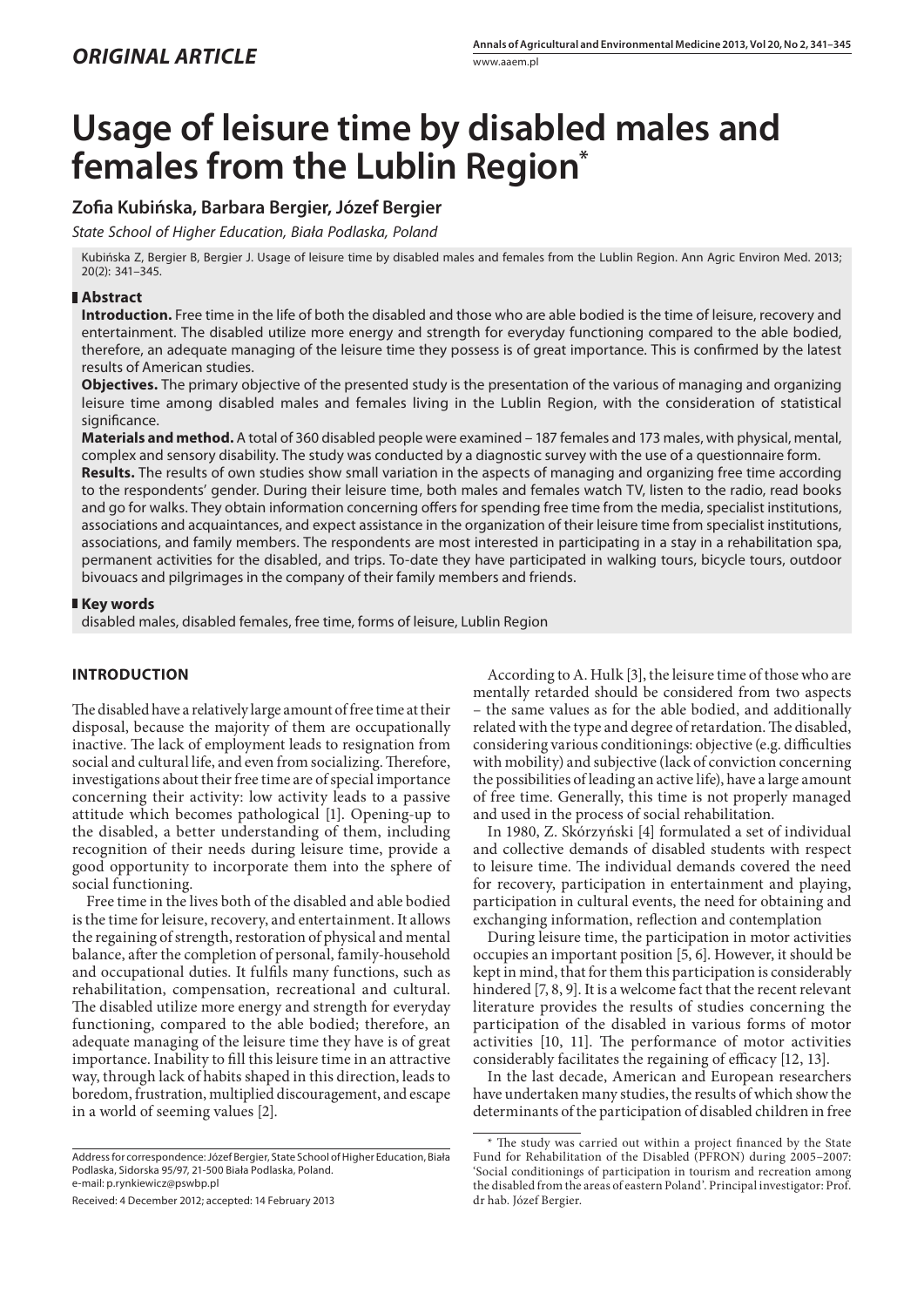time activities, and their relationship with the quality of life of the participant. American, Canadian, Dutch and Italian children and adolescents with cerebral palsy experience many limitations, also pertaining to participation in recreational activities. Although the possibilities of participating in recreation are determined by age, gender, own limitations, family preferences, motivations, coping, environmental resources, and possibility to obtain support, they contribute to the improvement in daily life functioning [14, 15, 16, 17].

The importance of physical activity among the elderly disabled is emphasized by researchers on various continents: in South America, based on the example of Brazil [18], Asia and the Pacific [19], Australia [20], and Europe [21, 22].

An effect of recreational exercises in the lives of the disabled is increasingly commonly perceived: their beneficial effect on bone mineral density [23], the role of mobile games in their activation [24], projects of hospital treatment [25], rehabilitation after cerebral stroke [26], and leisure with the use of recreational games [27].

Kerr et al. [28] draw attention to the fact that the main problem of the disabled is the considerably greater difficulty in finding a job, which creates a serious discomfort for their psychical wellbeing. In their studies, the researchers confirmed that participation in recreational activities favours relaxation and reduces stress in the disabled afflicted by unemployment.

According to W. Dykcik [29] any form of spending free time is an ideal platform for actions on behalf of integration, which allows the disabled to remain themselves while among others. Integration in this sense may apply to all spheres of the life of a disabled person – family life, general and vocational education, occupational activity, leisure time, and social activity.

The results of all-Polish studies within the 2002 National Population and Housing Census in the Lublin Region showed the highest intensity of the phenomenon of disability (18.6%) in Poland, compared to 14.3% for the entire country. It is also noteworthy that the majority of the disabled are rural inhabitants (58.9%), with a higher percentage of females (53.8%) than males (46.2%). The results of a 2011 study confirm this situation [30].

American researchers were the first to confirm in their report the relationship between physical and psychosocial components of the quality of life (QoL) of children with cerebral palsy and the pleasure from participation in recreational activities. They observed that entertainment and recreation adjusted to individual skills and preferences of the child are conducive to improving the quality of life [15].

The primary aim of the study was to present the various ways of managing and organizing free time among disabled males and females living in the Lublin Region. To achieve this aim, the following detailed research problems were posed:

- 1. What types of activity do the disabled males and females in the study use to manage their leisure time?
- 2. From what sources do the examined males and females obtain information concerning the offer of free time activities, and from whom do they expect assistance with the organization and management of their free time?
- 3. What forms of free time activities proposed by various organizers are of interest to the respondents?
- 4. In what forms of recreational and tourist activity did the respondents participate and who accompanied them?

#### **MATERIALS AND METHOD**

A total number of 360 disabled people were examined – including 187 females (51.9%) and 173 males (48.1%). The largest number of respondents were aged 45–54 (19.7%), whereas the smallest percentage of the disabled (7.2%) were aged over 75. The majority of respondents had elementary vocational education level (29.8%), followed by secondary school education (28.5%), university (6.6%), and postsecondary school education (5.0%). The highest percentage of respondents (60.6%) were occupationally inactive, 21.2% were occupationally active, and 94.2% of them declared that they performed non-agricultural work, while 18.2% were unemployed. As many as 75.5% of the disabled maintained themselves on non-earned sources, mainly health benefit, and 10.1% of respondents received unemployment allowance. As many as 33.9% of respondents declared a considerable degree of disability, 31.7% – moderate, and 34.4% – light degree. The respondents had the following types of disability: physical (50.7%), mental (26.9%), complex (14.0%) and sensory (8.4%).

The study was conducted by the method of a diagnostic survey, using a self-designed questionnaire developed by the team of researchers engaged in the research project 'Social conditionings of participation of the disabled inhabitants of eastern Poland in tourism and recreation'. The questionnaire was completed during an interview with the respondents. The study group was selected by the method of stratified random sampling.

#### **RESULTS**

The results of own studies indicate the variation in the aspects of managing and organizating of free time according to respondents' gender, and also reveal statistically significant differences concerning two variables. The data obtained were illustrated in the form of figures with detailed descriptions, and percentage values were subjected to descriptive analysis.



**Figure 1.** Ways of managing free time by disabled males and females from the Lublin Region (*lack of differences on a statistically significant level*).

The highest percentage of disabled males (21.51%) and females (15.92%) from the Lublin Region watch television during their free time. Every tenth woman in the study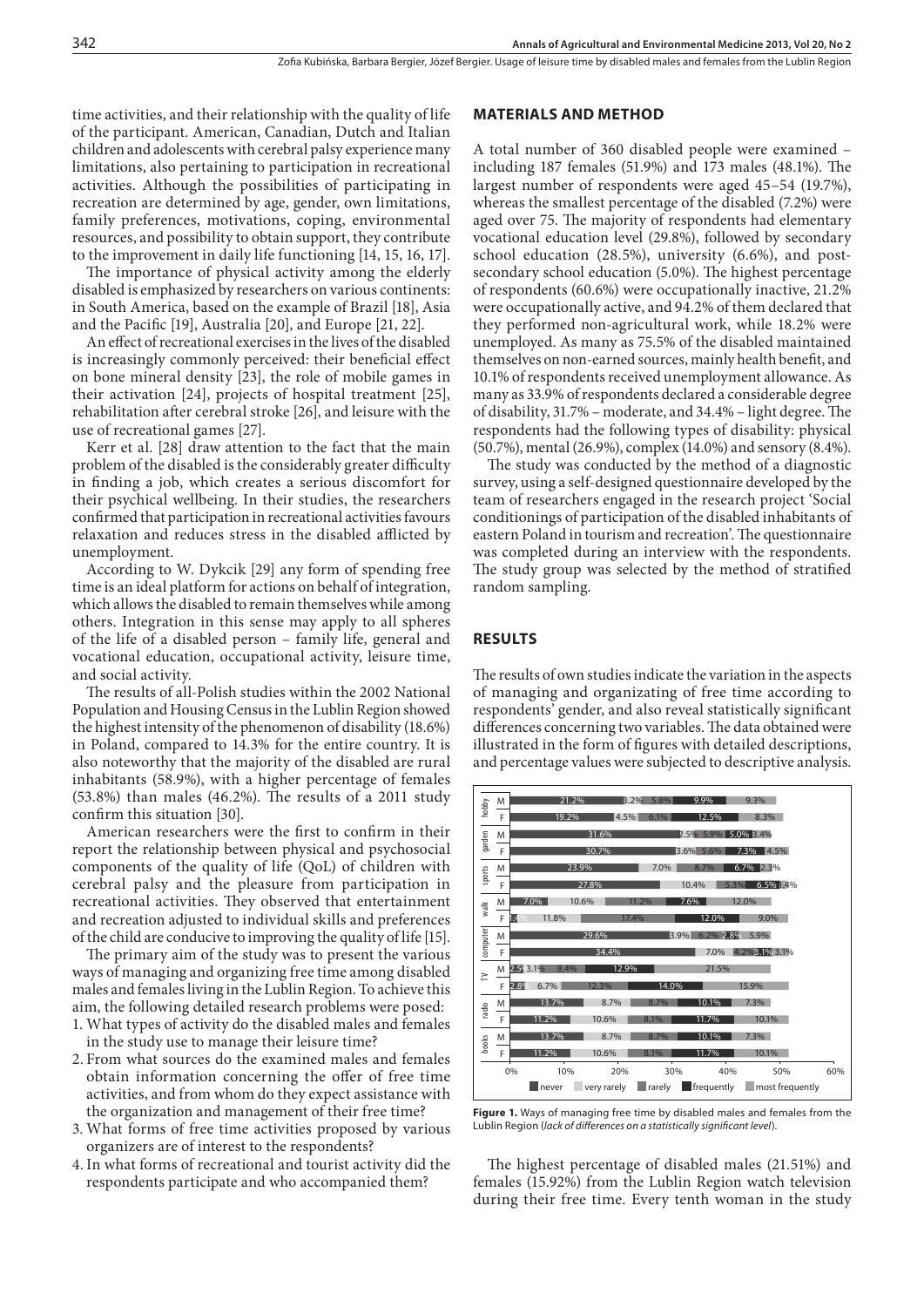(10.06%) most frequently listens to the radio or reads books. Considering physical activity during leisure time, 12.04% of the total number of males admit that they most often go for a walk, while among females this percentage is 12.04%. Every third male and female respondent never spend their free time in the garden or in front of computer, while every fourth respondent (M-23, 88%; F-27, 81%) never practice sports during their leisure time (Fig. 1).



**Figure 2.** Sources from which the males and females in the study obtain knowledge concerning offers of free time activities.

Among the places and people who provide information concerning the possibilities of managing free time, the males in the study indicated as follows: mass media (17.70%), specialist institutions (14.16%), associuations (12.39%), and own acquaintaces (11.50%). Females obtained free time offers as follows: the media (15.04%), specialist institutions, leaflets and advertisements (13.27% each), associations (12.39%), and acquaintaces (10.62%), (Fig.2).



**Figure 3.** Institutions from which the males and females in the study expect assistance in the organization and managing of free time (at least 1, at most 5). *\*A statistically significant difference concerns the employer – 0.04 (p< 0.05000, N=283).*

Personal disability limited the respondents' organization and management of their free time; they were therefore asked to indicate from whom they expected assistance. Males expected the greatest support from specialist institutions (16.24%), associations (13.80%) and family (9.46%), whereas the disabled females indicated as follows: from the family (15.19%), specialist institutions (14.81%) and associations (12.88%). Both groups of respondents counted the least on assistance in managing their free time from the employer (M-33.11%; F-35.76%), here, statistically significant difference was observed (\*) (Fig. 3).



**Figure 4.** Forms of free time activities offered by various organizers in opinions of males and females in the study.

The specified forms of free time activities within the respondents' interests offered by organizers did not much vary. The largest groups of males (13.39%) and females (17.86%) were most frequently interested in stays in rehabilitation spas, followed by the possibility of regular participation in permanent activities (M-9.40%; F-13.68%) and excursions (M-7.32%; F-13.01%). Every third respondent had never been interested in tours and amateur activities, while every fifth – in camps and lectures (Fig. 4).



**Figure 5.** Participation of disabled males and females in various forms of recreation and tourist activities *(no significant differences were observed).*

The variety of the direct participation of the disabled males and females from the Lublin region in various forms of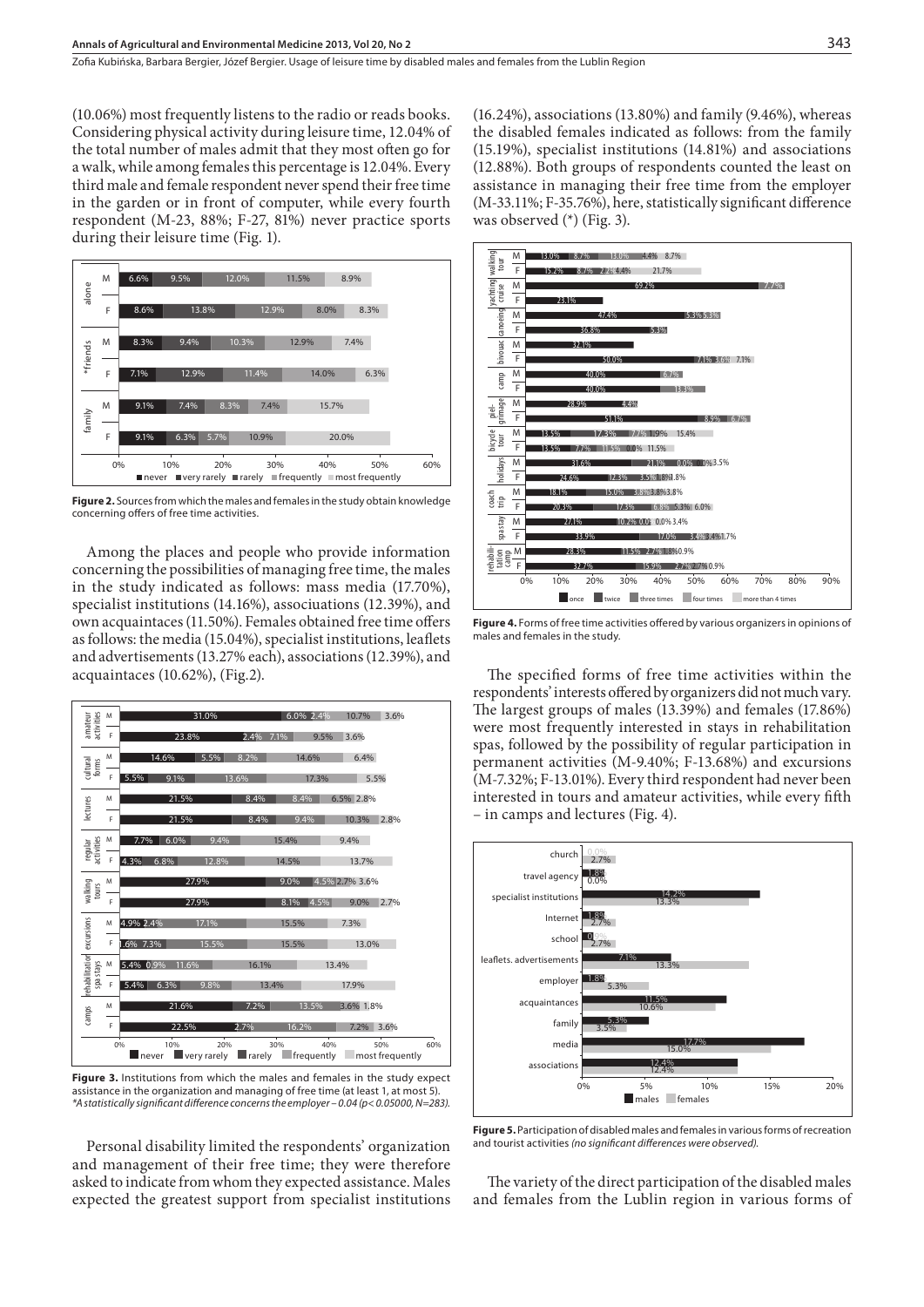recreation and tourist activities was relatively rich (Fig. 5). As many as 21.74% of the total number of females, had participated four times in walking tours, and 23.08% had been on a bicycle tour three times or more. Also, many women participated in camping and participating in pilgrimages. The results concerning going on bicycle trips by males are impressive (34.37%), also walking tours (34.79%) and camping (17.85%). A large group participated in water tourism in the form of canoeing.



**Figure 6.** People with whom the males and females in the study spend their free time. *\*A statistically significant difference concerned friends – 0.02 (p< 0.05000; N=342).*

With respect to people who accompany the respondents during their leisure time, in the case of disabled males these are often and most frequently family members (23.14%) and friends (20.39%). Every third woman was often and most frequently accompanied by a family member (30.86%), and 23.14% of the total number of females in the study spend their free time with friends. Statistically significant differences were observed with respect to friends  $(*)$  (Fig. 6).

#### **DISCUSSION**

The results of studies of mentally retarded students by H. Borzyszkowska [31] confirm that they possess a large amount of free time. However, due to their multi-factor conditioned attitude towards life, this time is wasted. Only the proper actions by adults, good patterns and participation of the disabled in organized activities, may 'teach' them how to effectively manage their free time

According to all-Polish data of 2008, among all the disabled who were active, the motor forms of spending leisure time, such as jogging, walking, and Nordic walking, enjoyed the greatest popularity. The percentage of respondents who performed such exercises in the total population examined was 43.9%. Bicycle riding occupied second position among the reported forms of motor recreation, and was declared by 43.5% of the disabled. Swimming, indicated by 18.1% of respondents, was placed in third position among the most popular disciplines practiced by the disabled who were active. Disabled males preferred the following forms of motor recreation: cycling or riding a bicycle – 46.4%,

mobile forms – 38.4%, swimming – 17.2%, football – 12.9% and fishing – 12.3%.

A slightly different situation may be observed with respect to participation of the disabled females in recreational activities. The largest group were women interested in mobile forms (49.2%), followed by bicycle riding (40.7%), swimming (19,0%), gymnastics (16.9%) and club-room games (15.7%) [32].

A positive effect of recreation in the life of adults with congenital disability has been confirmed by the results of many studies, according to which participation in recreation provides physical and psychological health benefits, evokes positive emotions, stimulates development and sense of self-esteem, and gives an opportunity to construct social relations [33].

American and European researchers show that the determination of individual preferences of spending free time by children with cerebral palsy it is an inseparable element of the evaluation process, because it allows the minimization of the barriers of participation in entertainment, such as fear of failure, low motivation and environmental obstacles [34, 35].

The results of international studies show the factors which directly determine the participation of disabled children in free time activities. These factors are: physical efficacy, happy temperament, younger age, female gender, and family support [16]. For Dutch children with motor disability motor, manual, and cognitive capabilities, as well as communicativeness, age and gender are important factors [17].

Studies conducted among the disabled also emphasize the role and benefits from performing physical exercises. It is increasingly more commonly adopted that among many activities on behalf of a greater activity of the disabled in daily life, the participation in motor activities plays an important role [12, 13, 15, 25, 36].

Participation of the elderly disabled in recreational exercises contributes to relaxation [28], better leisure [27] and social activation [24, 37], as well as practical health benefits in hospital treatment [25], and rehabilitation after cerebral stroke [26]. The results of the presented study indicate variable social and health effects of mobility exercises in the lives of the elderly disabled.

#### **CONCLUSIONS**

- 1. The sources from which the respondents obtain information concerning the offer of free time activities are mainly the media, specialist institutions, associations and acquaintances.
- 2.The types of motor activity most frequently practiced by the disabled males and females for managing their leisure time are: watching TV, listening to the radio, reading books, and walking.
- 3. According to the respondents, the assistance which they expect with the organization and managing of free time should be provided by specialist institutions, associations, and their family members.
- 4. Among the forms of free time activities offered by various organizers the respondents are most interested in stays in rehabilitation spas, regular activities and various excursions.
- 5. Among the forms of recreation and tourist activities in which the respondents have most frequently participated